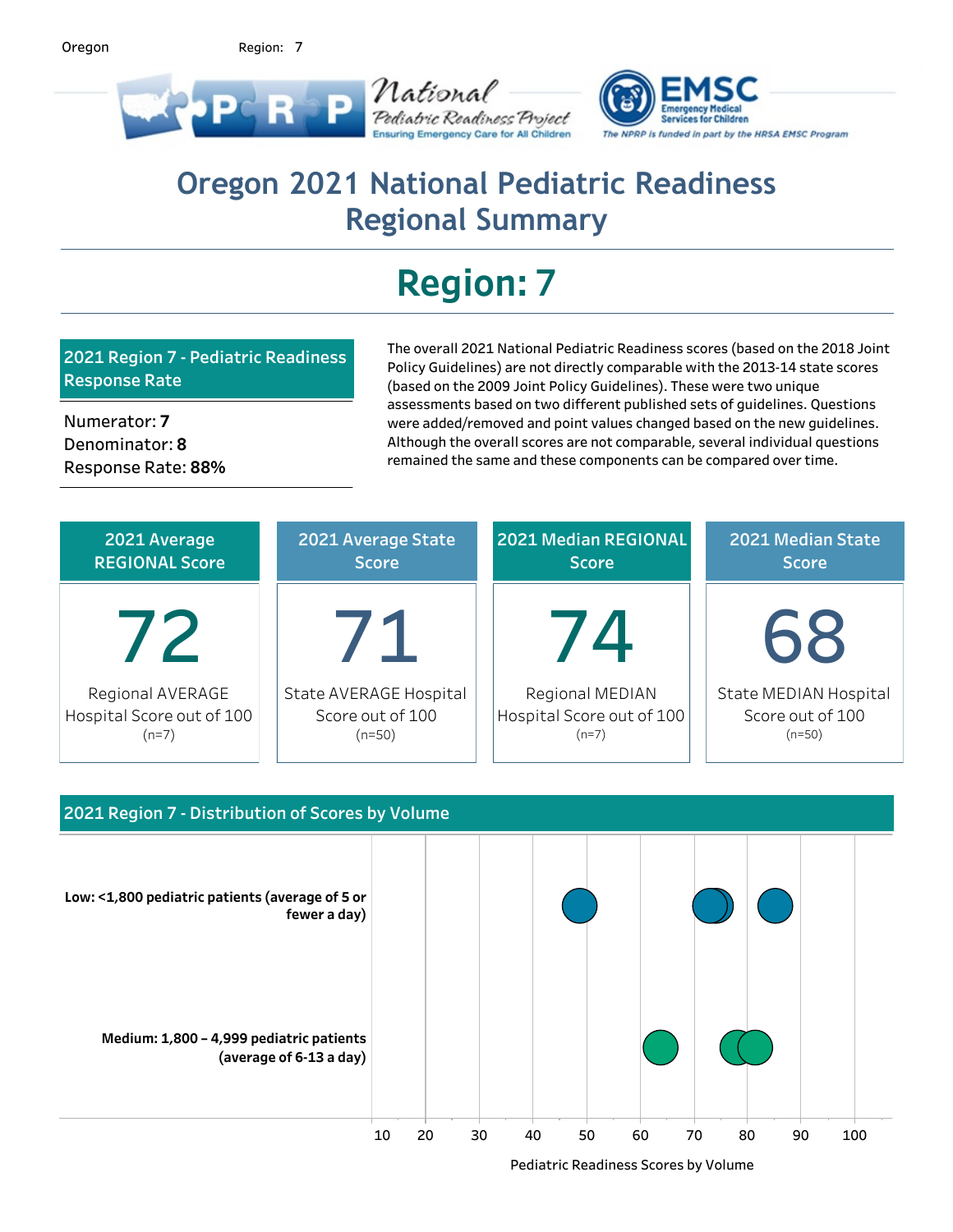| Breakdown of Region 7 Scores by Volume Type:                        |                          |            |                               |            |                   |
|---------------------------------------------------------------------|--------------------------|------------|-------------------------------|------------|-------------------|
| <b>Annual Pediatric Volume</b>                                      | # of<br><b>Hospitals</b> | Avg. Score | <b>Median</b><br><b>Score</b> | Min. Score | <b>Max. Score</b> |
| Low: <1,800 pediatric patients (average of 5 or<br>fewer a day)     | 4                        | $\star$    | $\star$                       | $\star$    | $\star$           |
| Medium: 1,800 - 4,999 pediatric patients<br>(average of 6-13 a day) | 3                        | $\star$    | $\star$                       | $\star$    | $\star$           |
| <b>Grand Total</b>                                                  | 7                        | 72         | 74                            | 49         | 85                |

\*Indicates the number of EDs is less than 5 so scores cannot be displayed. This asterisk will be shown on the following pages when applicable.

#### **Breakdown of Region 7 Scores by Trauma Designation**



#### **Region 7 - Average Scores By Section**

| <b>Section</b>                                                                                               | <b>Missing</b><br><b>Records</b> | <b>Avg Section</b><br><b>Score</b> | <b>Section</b><br><b>Score</b> |
|--------------------------------------------------------------------------------------------------------------|----------------------------------|------------------------------------|--------------------------------|
| Guidelines for Administration and Coordination of the ED for the Care of Children (19<br>pts)                | 0                                | 8.1                                | 19                             |
| Physicians, Nurses, and Other Health Care Providers Who Staff the ED (10 pts)                                | 0                                | 5.0                                | 10                             |
| Guidelines QI/PI in the ED (7 pts)                                                                           | 0                                | 2.8                                | 7                              |
| Guidelines for Improving Pediatric Patient Safety in the ED (14 pts)                                         | $\Omega$                         | 13.8                               | 14                             |
| Guidelines for Policies, Procedures, and Protocols for the ED (17 pts)                                       | 0                                | 10.4                               | 17                             |
| Guidelines for Equipment, Supplies, and Medications for the Care of Pediatric<br>Patients in the ED (33 pts) | 0                                | 31.8                               | 33                             |

NOTE: If there are missing values from any of the assessments (specifically from PDF assessments), they are shown in the "Missing Records" column. This indicates records that were missing scored questions and could not be included in the calculation of the average section score.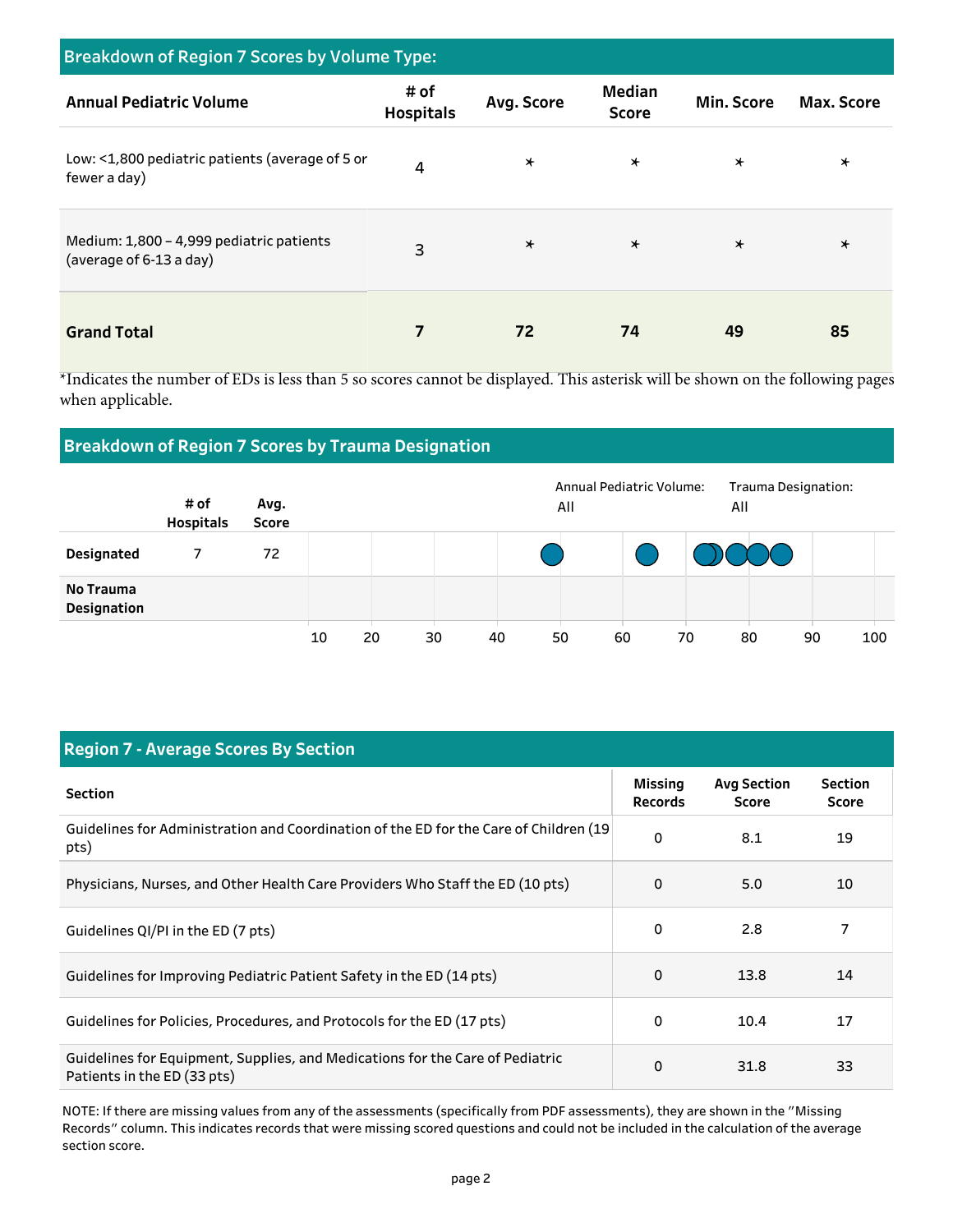# **Analysis of Scored Questions in the Assessment by Section**

The following analysis is grouped by the six main sections of the assessment. Each section has an average score shown on page 2. Under the section headings are the list of scored questions and a report of your regional performance with a comparison of your state's results from the most recent national assessment.

The KPI (Key Performance Indicator) is shown in the legend on your right in colors and shapes. These symbols are not punitive, rather an indicator of performance to help you quickly identify areas for quality improvement based on the 2021 results. Collaborate with stakeholders in your state/territory to identify areas to work on first.

The importance of having each of these items can be found in the "Importance Statements" document: https://www.pedsready.org/docs/NPRP%20Gap%20Report%20Importance%20Statements.pdf

#### **KPI Legend:**



#### Region 7 - Guidelines for Administration and Coordination of the ED for the Care of Children (19 points)

|                             | <b>KPI</b> | <b>Region Number</b><br>of EDs that Have<br>Item | <b>Region Percent</b><br>that Have Item | <b>Oregon Percent</b><br>that Have Item | <b>Difference</b><br><b>Between State</b><br>and Region |
|-----------------------------|------------|--------------------------------------------------|-----------------------------------------|-----------------------------------------|---------------------------------------------------------|
| <b>Physcian Coordinator</b> |            | 3/7                                              | 43%                                     | 36%                                     | 7% A                                                    |
| Nurse Coordinator           |            | 3/7                                              | 43%                                     | 28%                                     | 15% $\triangle$                                         |

| Region 7 - Physicians, Nurses, and Other Health Care Providers Who Staff the ED (10 points) \ |
|-----------------------------------------------------------------------------------------------|
|-----------------------------------------------------------------------------------------------|

| <b>Physician Competency Evaluations</b>                |             | 4/7 | 57%  | 68% | $-11\%$ $\blacktriangledown$ |
|--------------------------------------------------------|-------------|-----|------|-----|------------------------------|
| <b>Physician Maintenance of Board</b><br>Certification | HELP        | 2/7 | 29%  | 48% | $-19\%$ $\nabla$             |
| <b>Nurse Competency Evaluations</b>                    |             | 7/7 | 100% | 96% | 4% A                         |
| <b>Nurse Maintenance of Specialty</b><br>Certification | <b>HELP</b> | 1/7 | 14%  | 16% | $-2\%$ $\nabla$              |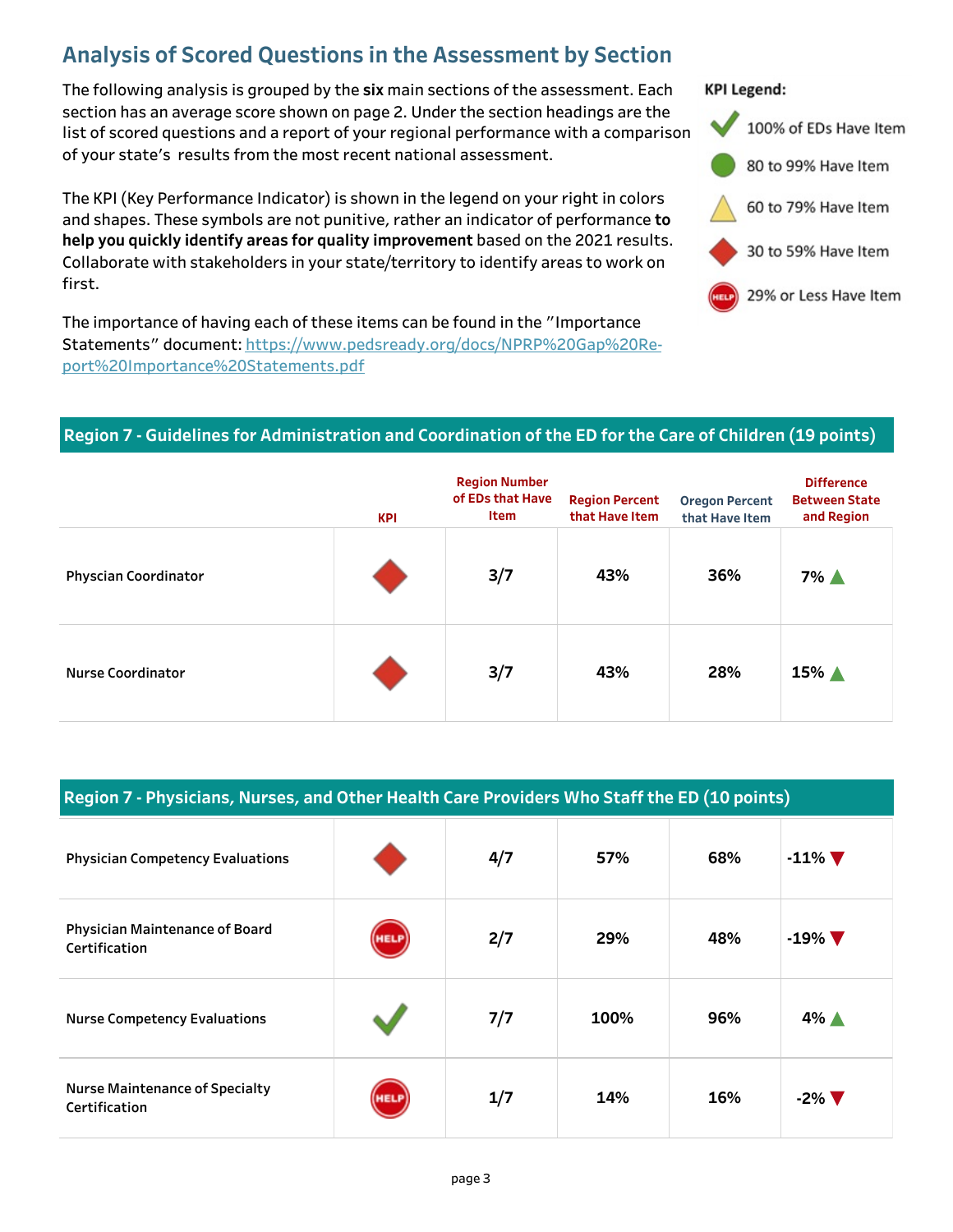|                                                                      | <b>KPI</b> | <b>Region Number</b><br>of EDs that Have<br><b>Item</b> | <b>Region Percent</b><br>that Have Item | <b>Oregon Percent</b><br>that Have Item | <b>Difference</b><br><b>Between State</b><br>and Region |
|----------------------------------------------------------------------|------------|---------------------------------------------------------|-----------------------------------------|-----------------------------------------|---------------------------------------------------------|
| Patient care-review process (chart<br>review)                        |            | 4/7                                                     | 57%                                     | 48%                                     | $9\%$ $\triangle$                                       |
| Identification of quality indicators for<br>children                 |            | 3/7                                                     | 43%                                     | 40%                                     | $3\%$ $\triangle$                                       |
| Collection and analysis of pediatric<br>emergency care data          |            | 3/7                                                     | 43%                                     | 44%                                     | $-1\%$ $\nabla$                                         |
| Development of a plan for improvement<br>in pediatric emergency care | IELI       | 2/7                                                     | 29%                                     | 46%                                     | $-17\%$ $\blacktriangledown$                            |
| Re-evaluation of performance using<br>outcomes-based measures        |            | 2/7                                                     | 29%                                     | 36%                                     | $-7\%$ $\blacktriangledown$                             |

| Region 7 - Guidelines for Improving Pediatric Patient Safety in the ED (14 points)                              |  |     |      |      |                    |  |
|-----------------------------------------------------------------------------------------------------------------|--|-----|------|------|--------------------|--|
| Children seen in the ED weighed in<br>kilograms (without conversion from<br>pounds)                             |  | 7/7 | 100% | 84%  | $16\%$ $\triangle$ |  |
| Children's weights recorded in the ED<br>medical record in kilograms only                                       |  | 6/7 | 86%  | 82%  | 4% ▲               |  |
| Temperature, heart rate, and respiratory<br>rate recorded                                                       |  | 7/7 | 100% | 98%  | $2\%$ $\triangle$  |  |
| Blood pressure monitoring available<br>based on severity of illness                                             |  | 7/7 | 100% | 98%  | $2\%$ $\triangle$  |  |
| Pulse oximetry monitoring available<br>based on severity of illness                                             |  | 7/7 | 100% | 100% | $0\%$ $\triangle$  |  |
| End tidal CO2 monitoring available based<br>on severity of illness                                              |  | 7/7 | 100% | 94%  | $6\%$ $\triangle$  |  |
| Process in place for notification (manual<br>or automated) of physicians when<br>abnormal vital signs are found |  | 7/7 | 100% | 98%  | 2% ▲               |  |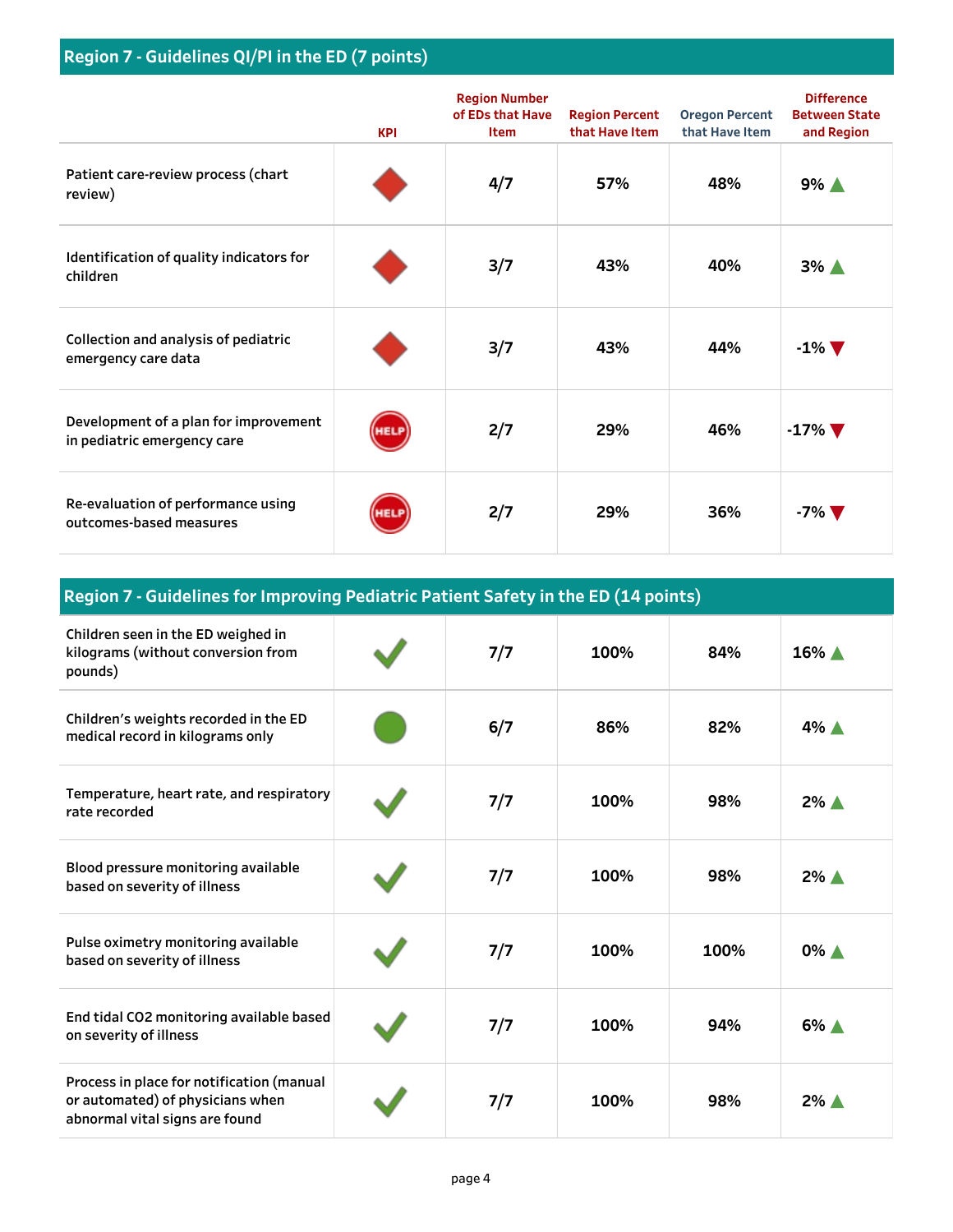#### Region 7 - Guidelines for Improving Pediatric Patient Safety in the ED (14 points)

|                                                                                   | <b>KPI</b> | <b>Region Number</b><br>of EDs that Have<br>Item | <b>Region Percent</b><br>that Have Item | <b>Oregon Percent</b><br>that Have Item | <b>Difference</b><br><b>Between State</b><br>and Region |
|-----------------------------------------------------------------------------------|------------|--------------------------------------------------|-----------------------------------------|-----------------------------------------|---------------------------------------------------------|
| Process in place for the use of<br>pre-calculated drug dosing in all children     |            | 7/7                                              | 100%                                    | 88%                                     | 12% ▲                                                   |
| Process in place that allows for 24/7<br>access to interpreter services in the ED |            | 7/7                                              | 100%                                    | 100%                                    | 0% ▲                                                    |
| Level of consciousness (e.g. AVPU or GCS)<br>assessed in all children             |            | 7/7                                              | 100%                                    | 74%                                     | 26% ▲                                                   |
| Level of pain assessed in all children                                            |            | 7/7                                              | 100%                                    | 98%                                     | $2\%$ $\triangle$                                       |

#### **Region 7 - Guidelines for Policies, Procedures, and Protocols for the ED (17 points)**

| Triage policy that specifically addresses<br>ill and injured children                             | 4/7 | 57%  | 66% | $-9\%$ $\nabla$              |
|---------------------------------------------------------------------------------------------------|-----|------|-----|------------------------------|
| Policy for pediatric patient assessment<br>and reassessment                                       | 4/7 | 57%  | 70% | $-13\%$ $\nabla$             |
| Policy for immunization assessment and<br>management of the under-immunized<br>child              | 2/7 | 29%  | 42% | $-13\%$ $\blacktriangledown$ |
| Policy for child maltreatment                                                                     | 7/7 | 100% | 92% | 8% A                         |
| Policy for death of the child in the ED                                                           | 4/7 | 57%  | 66% | $-9\%$ $\nabla$              |
| Policy for reduced-dose radiation for CT<br>and x-ray imaging based on pediatric age<br>or weight | 7/7 | 100% | 78% | 22% ▲                        |
| Policy for behavioral health issues for<br>children of all ages                                   | 5/7 | 71%  | 72% | $-1\%$ $\nabla$              |
| Involving families and caregivers in<br>patient care decision-making                              | 5/7 | 71%  | 68% | 3% A                         |
| Involving families and caregivers in<br>medication safety processes                               | 5/7 | 71%  | 64% | 7% A                         |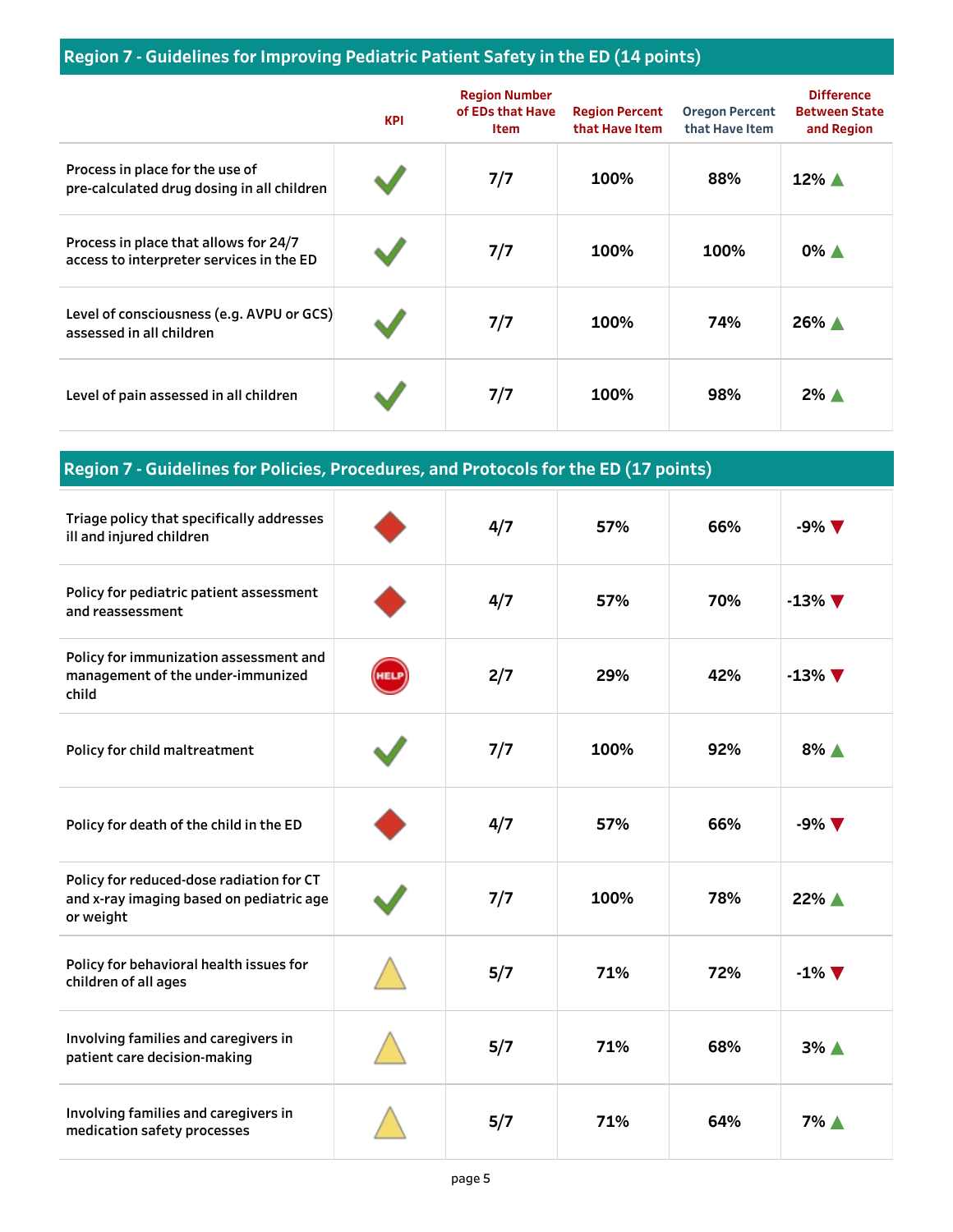## Region 7 - Guidelines for Policies, Procedures, and Protocols for the ED (17 points)

|                                                                                                                                          | <b>KPI</b> | <b>Region Number</b><br>of EDs that Have<br><b>Item</b> | <b>Region Percent</b><br>that Have Item | <b>Oregon Percent</b><br>that Have Item | <b>Difference</b><br><b>Between State</b><br>and Region |
|------------------------------------------------------------------------------------------------------------------------------------------|------------|---------------------------------------------------------|-----------------------------------------|-----------------------------------------|---------------------------------------------------------|
| Family and guardian presence during all<br>aspects of emergency care, including<br>resuscitation                                         |            | 5/7                                                     | 71%                                     | 66%                                     | $5\%$ $\triangle$                                       |
| Education of the patient, family, and<br>caregivers on treatment plan and<br>disposition                                                 |            | 5/7                                                     | 71%                                     | 68%                                     | $3\%$ $\triangle$                                       |
| Bereavement counseling                                                                                                                   |            | 4/7                                                     | 57%                                     | 54%                                     | $3\%$ $\triangle$                                       |
| Disaster plan includes availability of<br>medications, vaccines, equipment,<br>supplies, and appropriately trained<br>providers          |            | 2/7                                                     | 29%                                     | 28%                                     | $1\%$ $\triangle$                                       |
| Disaster plan includes decontamination,<br>isolation, and quarantine of families and<br>children                                         |            | 2/7                                                     | 29%                                     | 32%                                     | $-3\%$ $\nabla$                                         |
| Disaster plan includes minimization of<br>parent-child separation and methods for<br>reuniting separated children with their<br>families |            | 2/7                                                     | 29%                                     | 34%                                     | $-5\%$ $\nabla$                                         |
| All disaster drills include pediatric<br>patients                                                                                        |            | 1/7                                                     | 14%                                     | 20%                                     | $-6\%$ $\nabla$                                         |
| Disaster plan includes pediatric surge<br>capacity for both injured and non-injured<br>children                                          |            | 3/7                                                     | 43%                                     | 34%                                     | $9\%$ $\triangle$                                       |
| Disaster plan includes access to<br>behavioral health resources for children                                                             |            | 2/7                                                     | 29%                                     | 30%                                     | $-1\%$ $\nabla$                                         |
| Disaster plan includes care of children<br>with special health care needs                                                                |            | 1/7                                                     | 14%                                     | 22%                                     | $-8\%$ $\nabla$                                         |
| Written inter-facility transfer guidelines                                                                                               |            | 4/7                                                     | 57%                                     | 66%                                     | $-9\%$ $\nabla$                                         |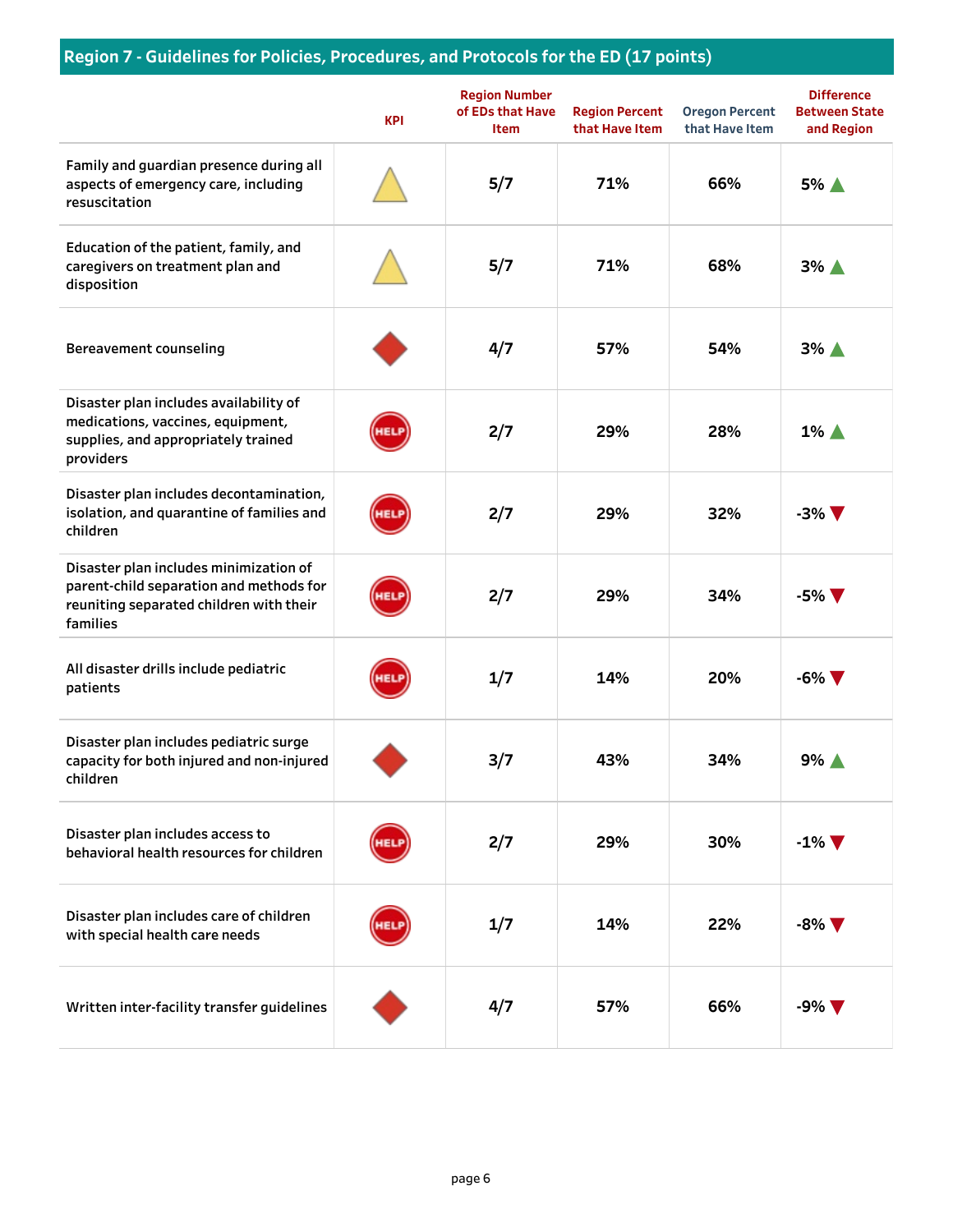#### Region 7 - Guidelines for Equipment, Supplies, and Medications for the Care of Pediatric Patients in the ED (33 **points)**

|                                                                                                                                       | <b>KPI</b> | <b>Region Number</b><br>of EDs that Have<br>Item | <b>Region Percent</b><br>that Have Item | <b>Oregon Percent</b><br>that Have Item | <b>Difference</b><br><b>Between State</b><br>and Region |
|---------------------------------------------------------------------------------------------------------------------------------------|------------|--------------------------------------------------|-----------------------------------------|-----------------------------------------|---------------------------------------------------------|
| All staff trained on the location of all<br>pediatric equipment and medications                                                       |            | 7/7                                              | 100%                                    | 100%                                    | 0% A                                                    |
| Daily method used to verify the proper<br>location and function of pediatric<br>equipment and supplies                                |            | 5/7                                              | 71%                                     | 92%                                     | $-21\%$ $\blacktriangledown$                            |
| Standardized chart or tool to estimate<br>weight if resuscitation precludes the use<br>of a weight scale (e.g., length-based<br>tape) |            | 7/7                                              | 100%                                    | 100%                                    | $0\%$ $\triangle$                                       |
| Neonatal blood pressure cuff                                                                                                          |            | 7/7                                              | 100%                                    | 98%                                     | $2\%$ $\triangle$                                       |
| Infant blood pressure cuff                                                                                                            |            | 7/7                                              | 100%                                    | 98%                                     | $2\%$ $\triangle$                                       |
| Child blood pressure cuff                                                                                                             |            | 7/7                                              | 100%                                    | 100%                                    | 0% A                                                    |
| Defibrillator with pediatric and adult<br>capabilities including pads and or paddles                                                  |            | 7/7                                              | 100%                                    | 98%                                     | $2\%$ $\triangle$                                       |
| Pulse oximeter with pediatric and adult<br>probes                                                                                     |            | 7/7                                              | 100%                                    | 100%                                    | 0% A                                                    |
| Continuous end-tidal CO2 monitoring<br>device                                                                                         |            | 7/7                                              | 100%                                    | 98%                                     | $2\%$ $\triangle$                                       |
| 22 gauge catheter-over-the-needle                                                                                                     |            | 7/7                                              | 100%                                    | 100%                                    | 0% ▲                                                    |
| 24 gauge catheter-over-the-needle                                                                                                     |            | 7/7                                              | 100%                                    | 100%                                    | $0\%$ $\triangle$                                       |
| Pediatric intra-osseus needles                                                                                                        |            | 7/7                                              | 100%                                    | 100%                                    | 0% ▲                                                    |
| IV administration sets with calibrated<br>chambers or an infusion pump                                                                |            | 7/7                                              | 100%                                    | 100%                                    | $0\%$ $\triangle$                                       |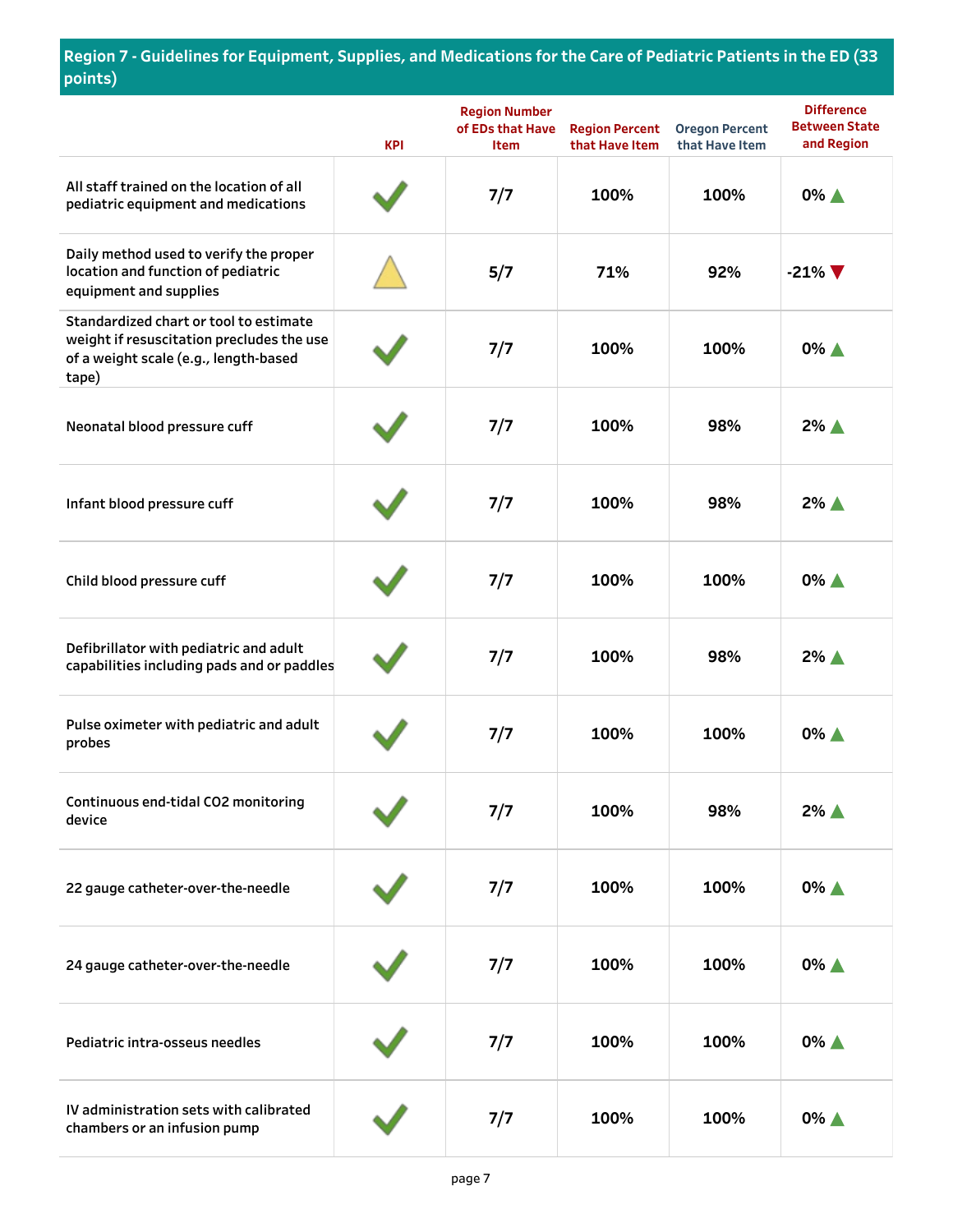|                                                             | <b>KPI</b> | <b>Region Number</b><br>of EDs that Have<br><b>Item</b> | <b>Region Percent</b><br>that Have Item | <b>Oregon Percent</b><br>that Have Item | <b>Difference</b><br><b>Between State</b><br>and Region |
|-------------------------------------------------------------|------------|---------------------------------------------------------|-----------------------------------------|-----------------------------------------|---------------------------------------------------------|
| Endotracheal tubes: cuffed or uncuffed<br>$2.5$ mm          |            | 7/7                                                     | 100%                                    | 92%                                     | 8% A                                                    |
| Endotracheal tubes: cuffed or uncuffed<br>3.0 <sub>mm</sub> |            | 7/7                                                     | 100%                                    | 98%                                     | $2\%$ $\triangle$                                       |
| Endotracheal tubes: cuffed or uncuffed<br>$3.5 \text{ mm}$  |            | 7/7                                                     | 100%                                    | 100%                                    | 0% ▲                                                    |
| Endotracheal tubes: cuffed or uncuffed<br>4.0 mm            |            | 7/7                                                     | 100%                                    | 100%                                    | 0% ▲                                                    |
| Endotracheal tubes: cuffed or uncuffed<br>$4.5$ mm          |            | 7/7                                                     | 100%                                    | 100%                                    | 0% ▲                                                    |
| Endotracheal tubes: cuffed or uncuffed<br>5.0 <sub>mm</sub> |            | 7/7                                                     | 100%                                    | 100%                                    | 0% ▲                                                    |
| Endotracheal tubes: cuffed or uncuffed<br>5.5 mm            |            | 7/7                                                     | 100%                                    | 100%                                    | 0% ▲                                                    |
| Endotracheal tubes: cuffed 6.0 mm                           |            | 7/7                                                     | 100%                                    | 100%                                    | 0% ▲                                                    |
| Laryngoscope blades: straight, size 0                       |            | 7/7                                                     | 100%                                    | 90%                                     | 10% ▲                                                   |
| Laryngoscope blades: straight, size 1                       |            | 7/7                                                     | 100%                                    | 98%                                     | 2% ▲                                                    |
| Laryngoscope blades: straight, size 2                       |            | 7/7                                                     | 100%                                    | 100%                                    | 0% ▲                                                    |
| Laryngoscope blades: curved, size 2                         |            | 6/7                                                     | 86%                                     | 98%                                     | $-12\%$ $\nabla$                                        |
| <b>Pediatric-sized Magill forcep</b>                        |            | 6/7                                                     | 86%                                     | 88%                                     | $-2\%$ $\nabla$                                         |
| Nasopharyngeal airways: infant-sized                        |            | 6/7                                                     | 86%                                     | 84%                                     | 2% ▲                                                    |
| Nasopharyngeal airways: child-sized                         |            | 6/7                                                     | 86%                                     | 94%                                     | $-8\%$ $\nabla$                                         |